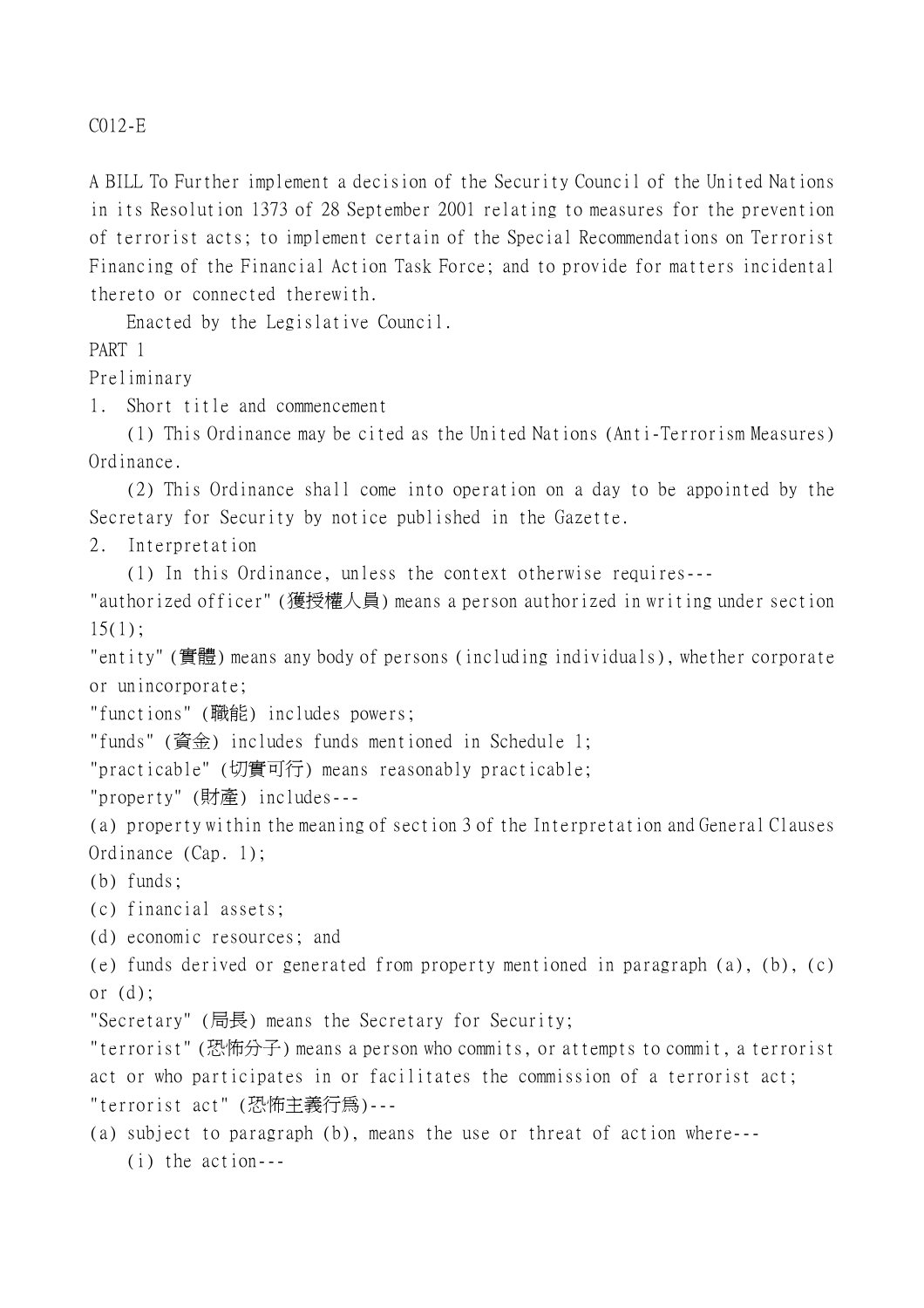(A) involves serious violence against a person;

(B) involves serious damage to property;

(C) endangers a person's life, other than that of the person committing the action; (D) creates a serious risk to the health or safety of the public or a section of the public;

(E) is designed seriously to interfere with or seriously to disrupt an electronic system; or

(F) is designed seriously to interfere with or seriously to disrupt an essential service, facility or system, whether public or private; and

(ii) the use or threat is---

(A) designed to influence the Government or to intimidate the public or a section of the public; and

(B) made for the purpose of advancing a political, religious or ideological cause; (b) in the case of paragraph  $(a)(i)(F)$ , does not include the use or threat of action in the course of any advocacy, protest, dissent or stoppage of work;

"terrorist associate" (與恐怖分子有聯繫者) means---

(a) an entity owned or controlled, directly or indirectly, by a terrorist; or

(b) a person who is designated by the Committee of the Security Council of the United Nations established pursuant to the United Nations Resolution 1267 of 15 October 1999; "terrorist property" (恐怖分子財產) means---

(a) the property of a terrorist or terrorist associate; or

(b) any other property consisting of funds that---

(i) is intended to be used to finance or otherwise assist the commission of a terrorist act; or

(ii) was used to finance or otherwise assist the commission of a terrorist act;

"weapons" (武器) includes---

(a) chemical, biological, radiological or nuclear weapons;

(b) any arms and related material (including ammunition, military vehicles, military equipment and paramilitary equipment);

(c) any components of any arms and related material mentioned in paragraph (b); and (d) any goods specially designed or prepared for use, or normally used, in the manufacture or maintenance of any arms or related material mentioned in paragraph (b) or components mentioned in paragraph (c).

(2) Any reference in the definition of "terrorist act" to---

(a) an action, person or property includes an action, person or property outside the HKSAR;

(b) the Government or public includes the government, or the public, of a place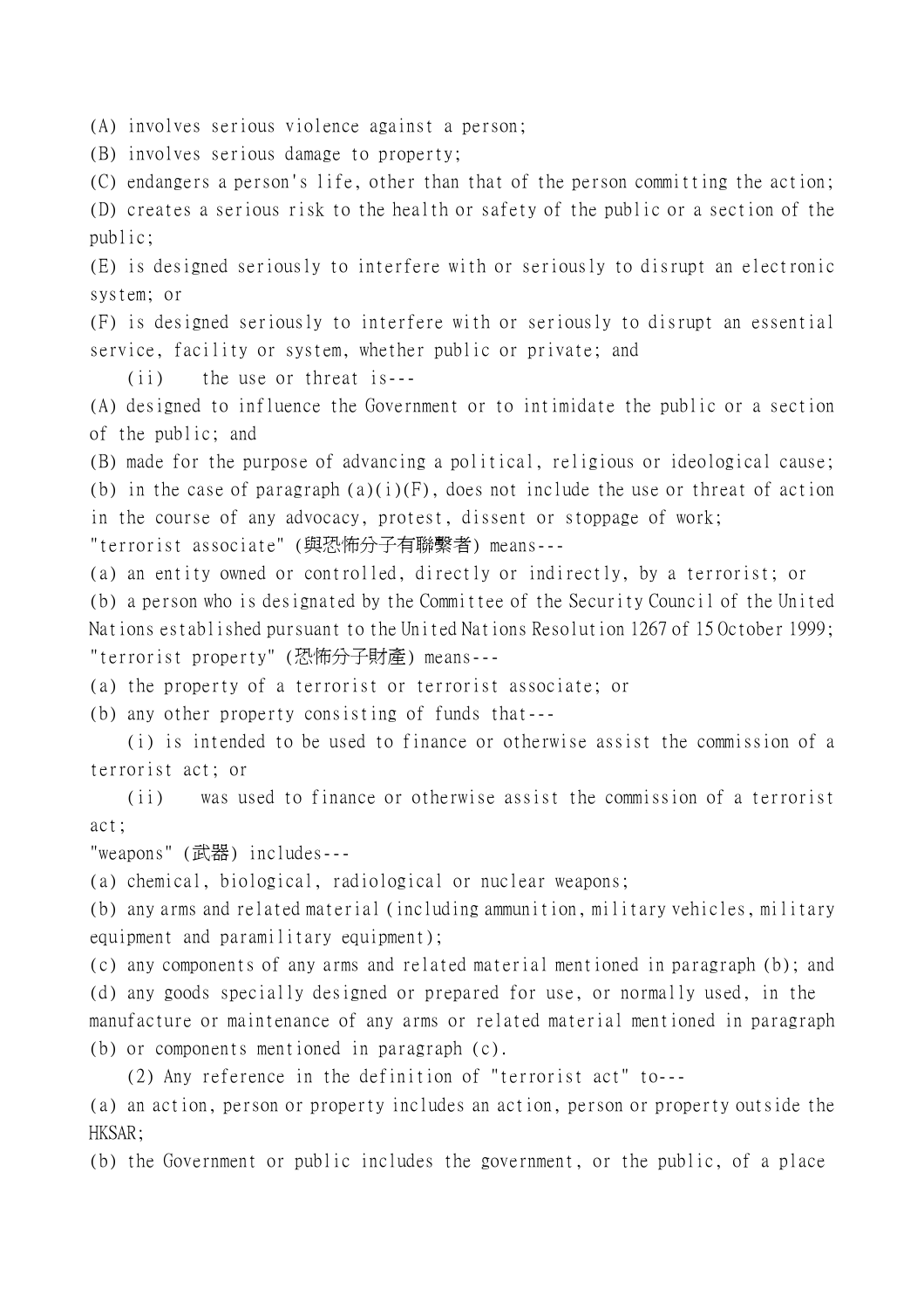outside the HKSAR.

(3) For the purposes of this Ordinance, any proceeds of a terrorist or terrorist associate arising from a terrorist act are---

(a) any payments or other rewards received at any time by the terrorist or terrorist associate in connection with the commission of that act;

(b) any property derived or realized, directly or indirectly, by the terrorist or terrorist associate from any of the payments or other rewards; and

(c) any pecuniary advantage obtained in connection with the commission of that act. 3. Application of certain provisions outside HKSAR

Sections 6, 7, 8 and 9 shall apply to---

(a) any person within the HKSAR; and

(b) any person outside the HKSAR who is---

(i) a Hong Kong permanent resident; or

(ii) a body incorporated or constituted under the law of the HKSAR. PART 2

Specification of Terrorists, Terrorist Associates and

Terrorist Property and Freezing of Funds

4. Specification of persons and property as terrorists, terrorist associates or terrorist property

(1) Where the Chief Executive has reasonable grounds to believe that a person is a terrorist, the Chief Executive may publish a notice in the Gazette specifying the name or names of the person.

(2) Where the Chief Executive has reasonable grounds to believe that a person is a terrorist associate, the Chief Executive may publish a notice in the Gazette specifying the name or names of the person.

(3) Where the Chief Executive has reasonable grounds to believe that any property is terrorist property, the Chief Executive may publish a notice in the Gazette specifying the property.

(4) For the avoidance of doubt, it is hereby declared that a notice under subsection (1), (2) or (3) is not subsidiary legislation.

(5) Subject to section 16(3)(a), for the purposes of this Ordinance, it shall be presumed, in the absence of evidence to the contrary, that---

(a) a person specified in a notice under subsection (1) is a terrorist;

(b) a person specified in a notice under subsection (2) is a terrorist associate;

(c) property specified in a notice under subsection (3) is terrorist property. (6) Where---

(a) a person or property is specified in a notice under subsection (1), (2) or (3), as the case may be; and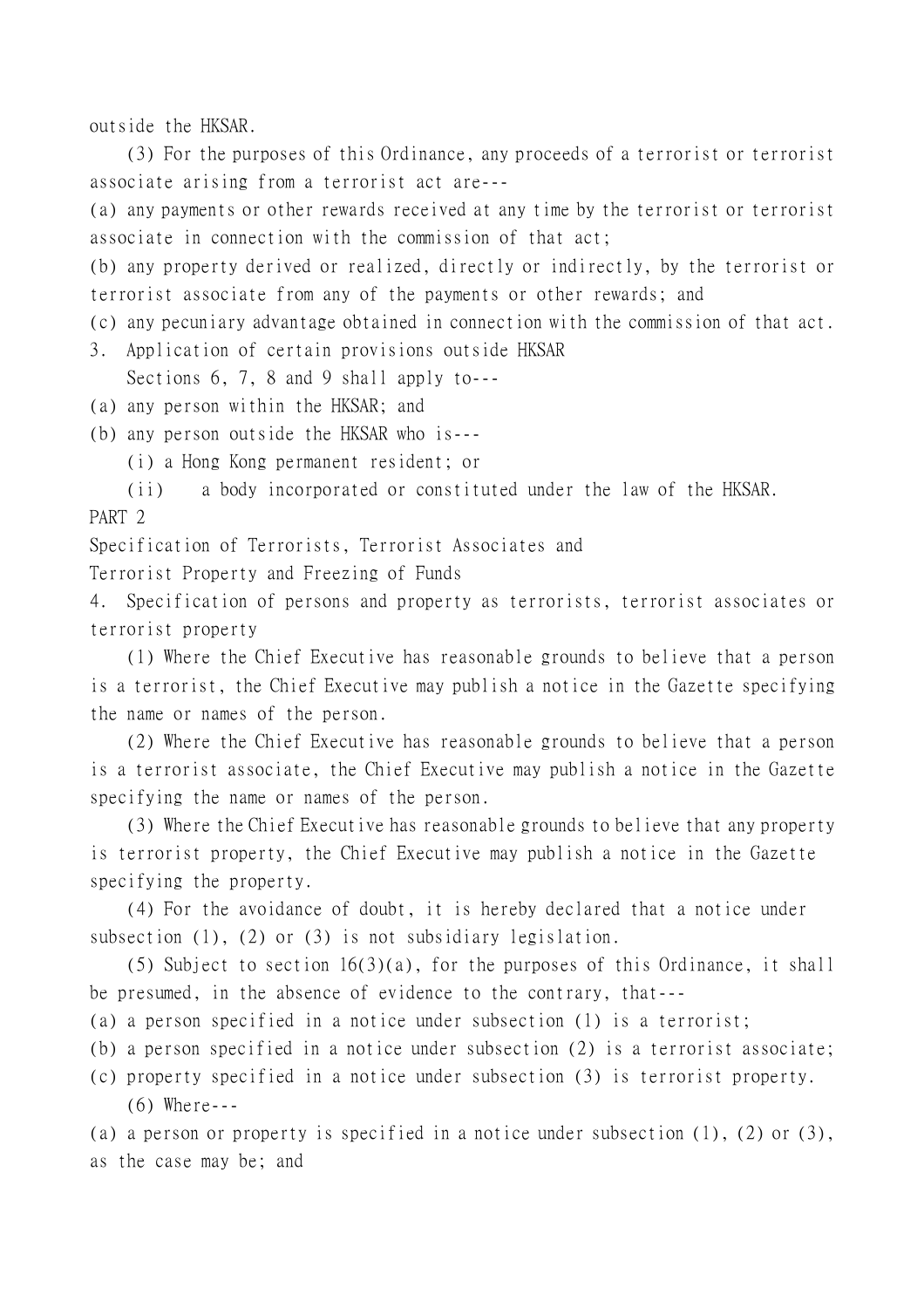(b) either---

(i) the Chief Executive ceases to have reasonable grounds to believe that the person or property is a terrorist, terrorist associate or terrorist property, as the case may be; or

(ii) the Court of First Instance has granted an application under section 16 which relates to the person or property, as the case may be,

then the Chief Executive shall, as soon as is practicable, by notice published in the Gazette, revoke the notice to the extent that it relates to the person or property, as the case may be.

(7) A notice under subsection (1), (2) or (3) which has not been revoked under subsection (6) shall expire on the 3rd anniversary of the date of its publication in the Gazette.

(8) For the avoidance of doubt, it is hereby declared that neither subsection (6) nor (7) shall operate to prevent the Chief Executive from again exercising the Chief Executive's power under subsection (1), (2) or (3) in respect of a person or property who or which has ceased to be specified in a notice under subsection (1), (2) or (3) by virtue of the operation of subsection (6) or (7).

5. Freezing of funds

(1) Where the Secretary has reasonable grounds to suspect that any funds held by any person are terrorist property, the Secretary may, by notice in writing specifying the funds, direct that the funds not be made available, directly or indirectly, to any person except under the authority of a licence granted by the Secretary for the purposes of this section.

(2) Where---

(a) funds are specified in a notice under subsection (1); and

(b) either---

(i) the Secretary ceases to have reasonable grounds to suspect that the funds are terrorist property; or

(ii) the Court of First Instance has granted an application under section 16 which relates to the funds,

then the Secretary shall, as soon as is practicable, by notice in writing revoke the notice to the extent that it relates to the funds.

(3) A notice under subsection (1) which has not been revoked under subsection (2) shall expire on the 3rd anniversary of the date on which it was signed by the Secretary.

(4) For the avoidance of doubt, it is hereby declared that---

(a) neither subsection (2) nor (3) shall operate to prevent the Secretary from again exercising the Secretary's power under subsection (1) in respect of funds which have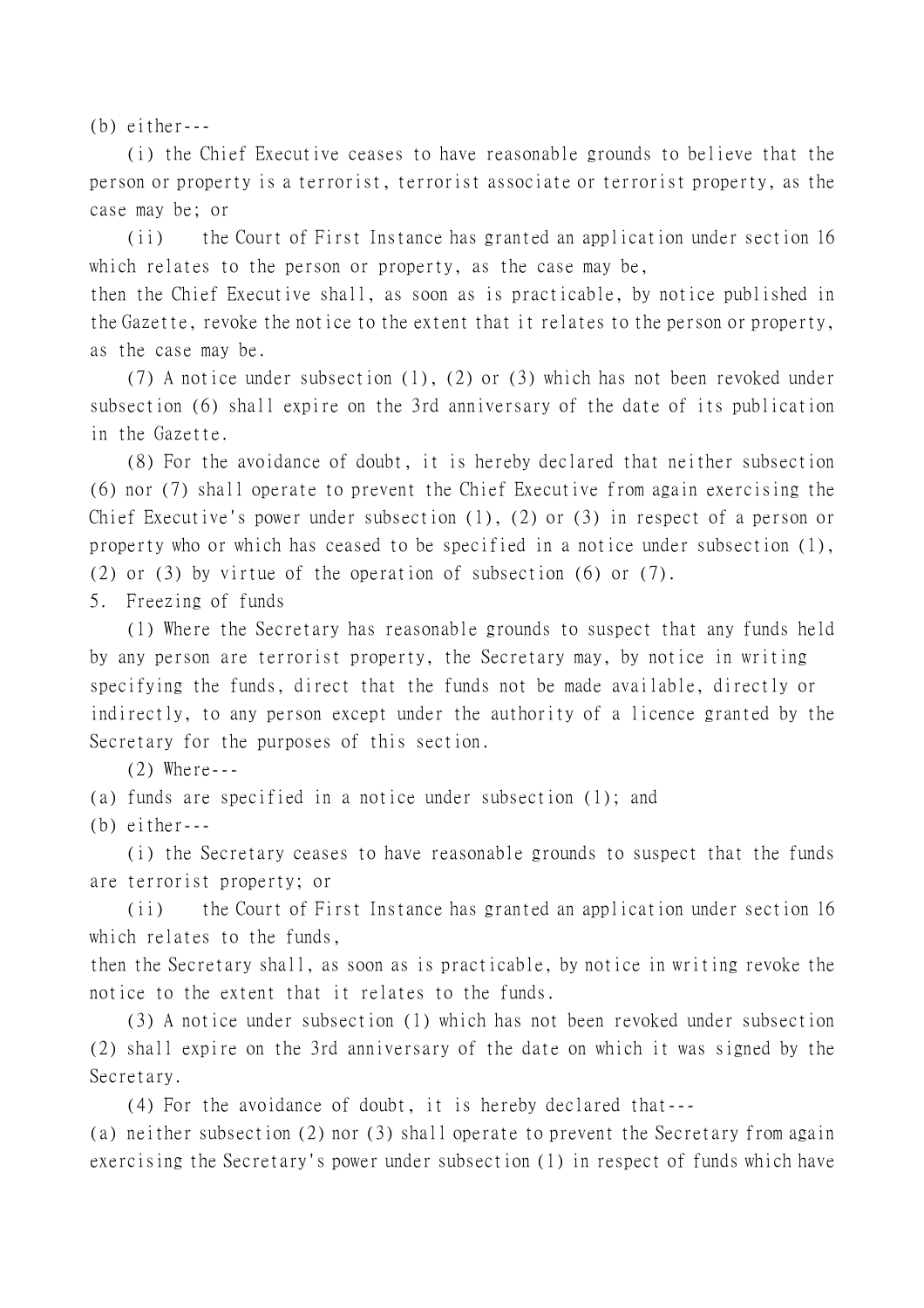ceased to be specified in a notice under subsection (1) by virtue of the operation of subsection (2) or (3);

(b) the revocation under subsection (2), or the expiry under subsection (3), of a notice under subsection (1) shall not affect the application of section 7 to the funds which were specified in the notice.

(5) A notice under subsection (1) or (2) shall be given to the person holding the funds concerned ("the recipient"), and shall require the recipient to send a copy of the notice without delay to the person whose funds they are, or for or on whose behalf the funds are held ("the owner").

(6) A recipient shall be treated as complying with subsection (5) if, without delay, he sends a copy of the notice mentioned in that subsection to the owner at his last-known address or, if he does not have an address for the owner, he makes arrangements for a copy of the notice to be supplied to the owner at the first available opportunity.

PART 3

Prohibitions Relating to Terrorists, Terrorist

Associates and Terrorist Property

6. Prohibition on supply of funds to terrorists

and terrorist associates

A person shall not provide or collect, by any means, directly or indirectly, funds---

(a) with the intention that the funds be directly or indirectly supplied to or otherwise used by; or

(b) knowing or having reasonable grounds to believe that the funds will be directly or indirectly supplied to or otherwise used by,

a person who the first-mentioned person knows or has reasonable grounds to believe is a terrorist or terrorist associate.

7. Prohibition on making funds, etc. available

to terrorists and terrorist associates

No person shall, except under the authority of a licence granted by the Secretary for the purposes of this section, make any funds or financial (or related) services available, directly or indirectly, to or for the benefit of a person who the first-mentioned person knows or has reasonable grounds to believe is a terrorist or terrorist associate.

8. Prohibition on supply of weapons to terrorists and terrorist associates

A person shall not provide or collect, by any means, directly or indirectly, weapons---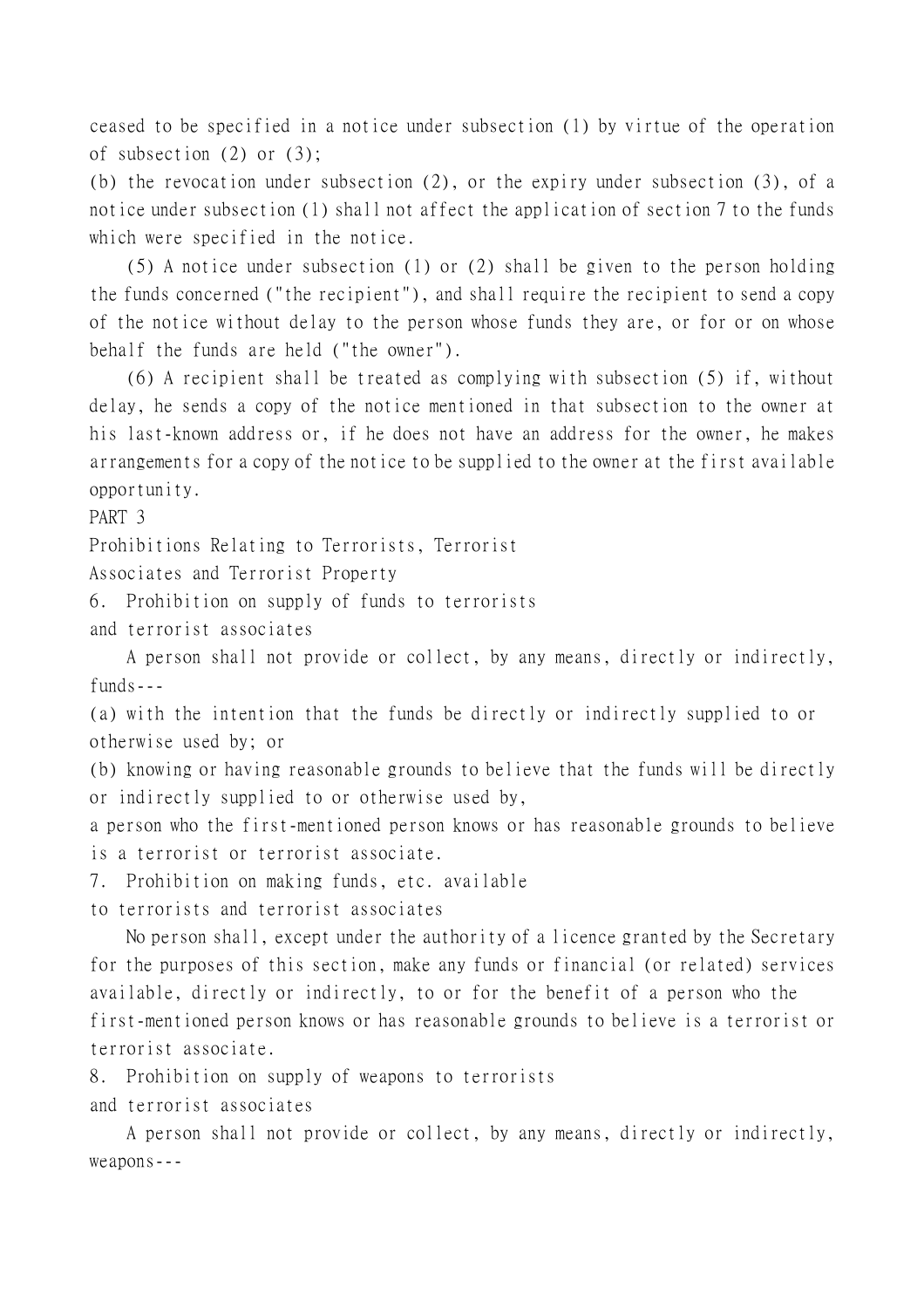(a) with the intention that the weapons be directly or indirectly supplied to or otherwise used by; or

(b) knowing or having reasonable grounds to believe that the weapons will be directly or indirectly supplied to or otherwise used by,

a person who the first-mentioned person knows or has reasonable grounds to believe is a terrorist or terrorist associate.

9. Prohibition on recruitment, etc. to persons specified in notices under section 4(1) and (2)

(1) A person shall not---

(a) recruit another person to become a member of, or to serve in any capacity with; or

(b) become a member of, or begin to serve in any capacity with,

a person specified in a notice under section 4(1) or (2).

(2) Where a person is a member of, or is serving in any capacity with, a person specified in a notice under section 4(1) or (2) immediately before the date of publication in the Gazette of the notice, the first-mentioned person shall take all practicable steps to cease to be such a member or to cease to so serve, as the case may be.

10. Prohibition against false threats of

terrorist acts

(1) A person shall not communicate or make available by any means any information which he knows or believes to be false to another person with the intention of inducing in him or any other person a false belief that a terrorist act has been, is being or will be carried out.

(2) A person shall not---

(a) place any article or substance in any place; or

(b) despatch any article or substance by post, rail or by any other means of sending things from one place to another,

with the intention of inducing in another person a false belief that---

(c) the article or substance is likely to explode or ignite and thereby cause personal injury or damage to property; or

(d) the article contains or the substance consists of---

(i) any dangerous, hazardous, radioactive or harmful substance;

(ii) any toxic chemical; or

(iii) any microbial or other biological agent, or toxin,

that is likely to cause death, disease or personal injury or damage to property.

(3) For the purposes of subsections (1) and (2), a reference to a person inducing in another person a false belief does not require the first-mentioned person to have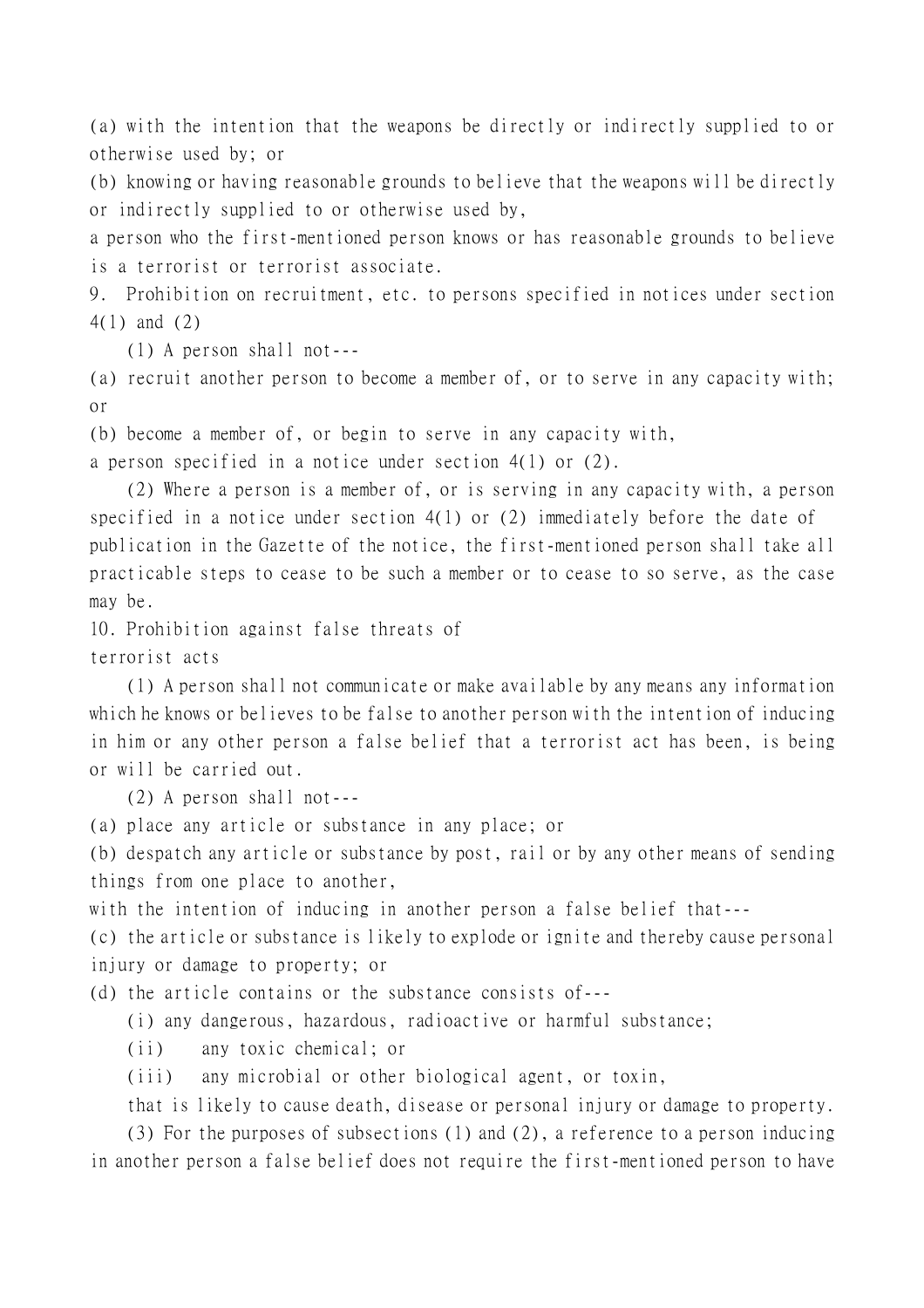any particular person in mind as the person in whom he intends to induce the false belief.

PART 4

Disclosure of Knowledge or Suspicion that

Property is Terrorist Property

11. Disclosure of knowledge or suspicion that

property is terrorist property

(1) Where a person knows or has reasonable grounds to suspect that any property is terrorist property, then the person shall disclose to an authorized officer the information or other matter---

(a) on which the knowledge or suspicion is based; and

(b) as soon as is practicable after that information or other matter comes to the person's attention.

(2) If a person who has made a disclosure referred to in subsection (1) does any act in contravention of section 6 or 7 (whether before or after the disclosure), and the disclosure relates to that act, the person does not commit an offence under section 14(1) in respect of that contravention if---

(a) that disclosure is made before the person does that act and the person does that act with the consent of an authorized officer; or

(b) that disclosure is made---

(i) after the person does that act;

(ii) on the person's initiative; and

(iii) as soon as it is practicable for the person to make it.

(3) A disclosure referred to in subsection (1)---

(a) shall not be treated as a breach of any restriction upon the disclosure of information imposed by contract or by any enactment, rule of conduct or other provision;

(b) shall not render the person who made it liable in damages for any loss arising out of---

(i) the disclosure;

(ii) any act done or omitted to be done in relation to the property concerned in consequence of the disclosure.

(4) Where a person knows or has reasonable grounds to suspect that a disclosure has been made under subsection (1), the person shall not disclose to another person any information or other matter which is likely to prejudice any investigation which might be conducted following that first-mentioned disclosure.

PART 5

Evidence, Forfeiture and Offences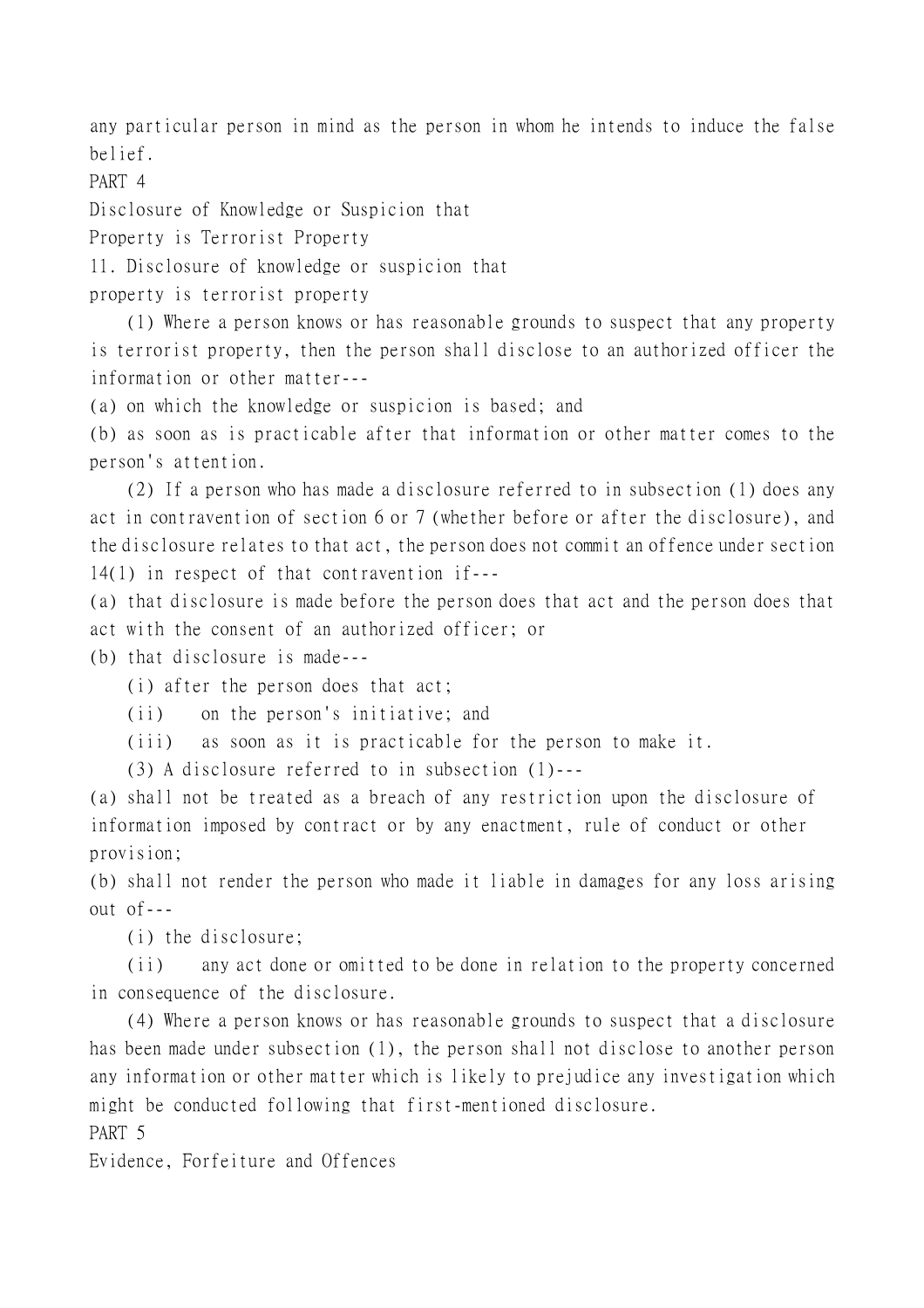12. Obtaining of evidence and information, etc.

(1) Schedule 2 shall have effect in order to---

(a) facilitate the obtaining of evidence and information for the purpose of securing compliance with or detecting evasion of this Ordinance;

(b) facilitate the obtaining of evidence in relation to the commission of an offence under this Ordinance.

(2) Schedule 3 shall have effect in order to enable property suspected of being terrorist property to be seized and detained while its origin or derivation is further investigated or consideration is given to the institution (whether in the HKSAR or elsewhere) of proceedings---

(a) against any person in relation to an offence with which the property is connected; or

(b) which may result in the property being specified in a notice under section 5(1) or which may result in the forfeiture or other confiscation of the property.

13. Forfeiture of certain terrorist property

(1) The Court of First Instance may, if satisfied on an application made by or on behalf of the Secretary for Justice that any property specified in the application is terrorist property---

(a) mentioned in paragraph (a) of the definition of "terrorist property" and which  $a \log_2$ ---

(i) in whole or in part directly or indirectly represents any proceeds arising from a terrorist act;

(ii) is intended to be used to finance or otherwise assist the commission of a terrorist act; or

(iii) was used to finance or otherwise assist the commission of a terrorist act; or

(b) mentioned in paragraph (b) of the definition of "terrorist property",

order, subject to subsection (2), the forfeiture of the property.

(2) Where the Court of First Instance makes an order under subsection (1) in respect of any property, the Court shall specify in the order so much, if any, of the property in respect of which the Court is not satisfied as mentioned in that subsection.

(3) An order may be made under this section whether or not proceedings are brought against any person for an offence with which the property concerned is connected.

(4) The standard of proof on an application under this section shall be on the balance of probabilities.

(5) Subject to section 17(3), Order 115, rule 29, of the Rules of the High Court (Cap. 4 sub. leg.) shall, with all necessary modifications, apply to and in relation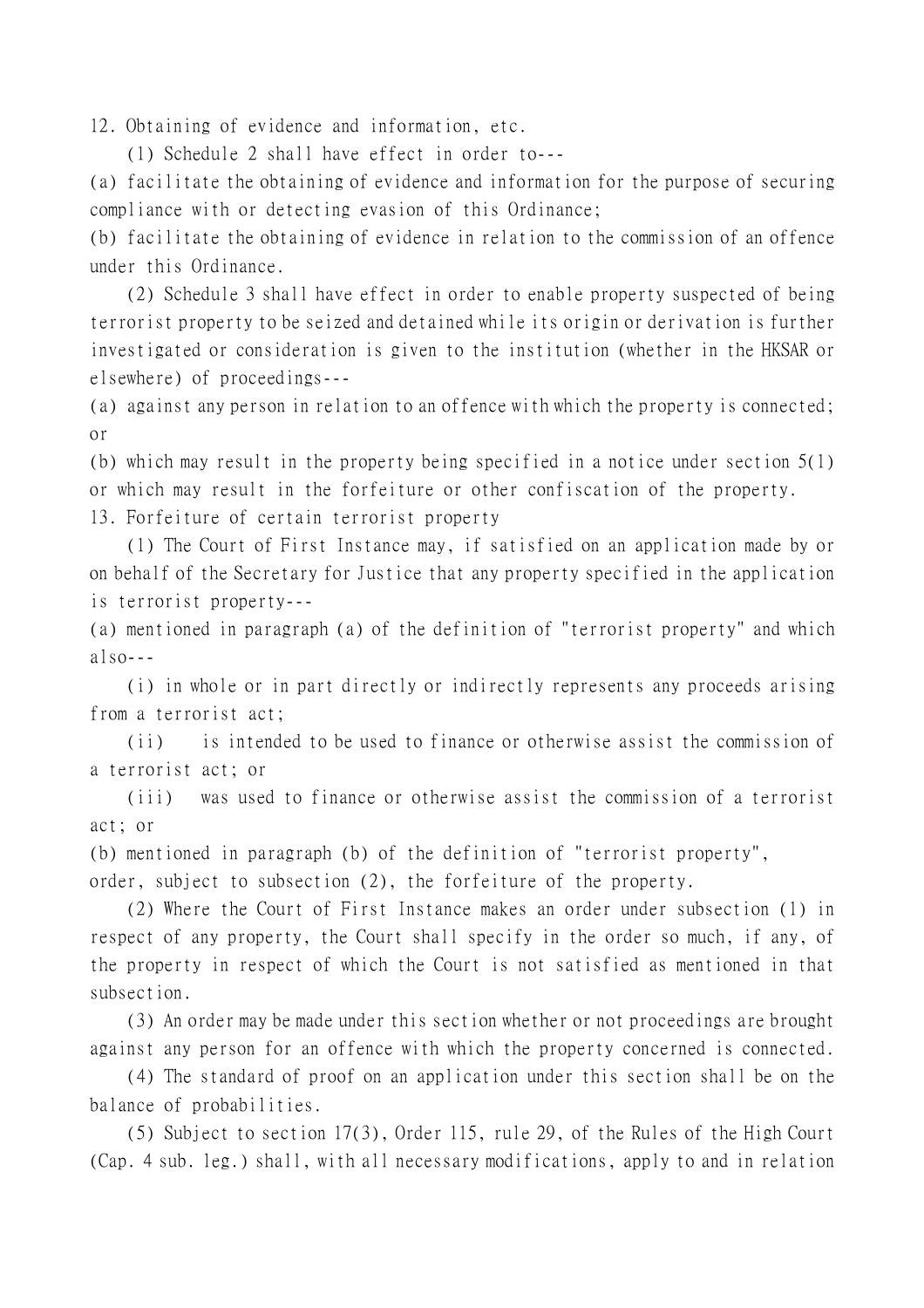to subsection (1) as it applies to and in relation to section 24D(1) of the Drug Trafficking (Recovery of Proceeds) Ordinance (Cap. 405).

14. Offences

(1) Any person who contravenes section 6, 7 or 8 commits an offence and is liable---

- (a) on conviction on indictment to a fine and to imprisonment for 14 years;
- (b) on summary conviction to a fine at level 6 and to imprisonment for 2 years.

(2) A person who contravenes a notice under section 5(1) commits an offence and is liable---

(a) on conviction on indictment to a fine and to imprisonment for

7 years;

(b) on summary conviction to a fine at level 6 and to imprisonment for 1 year. (3) A person who contravenes a requirement under section 5(5) commits an offence

and is liable on conviction to a fine at level 6 and to imprisonment for 3 months.

(4) A person who contravenes section  $9(1)$  or (2) or 10(1) or (2) commits an offence and is liable---

(a) on conviction on indictment to a fine and to imprisonment for

7 years;

(b) on summary conviction to a fine at level 6 and to imprisonment for 1 year.

(5) A person who contravenes section 11(1) commits an offence and is liable on conviction to a fine at level 5 and to imprisonment for 3 months.

 $(6)$  A person who contravenes section 11(4) commits an offence and is liable---

(a) on conviction on indictment to a fine and to imprisonment for

3 years;

(b) on summary conviction to a fine at level 6 and to imprisonment for 1 year.

(7) In proceedings against a person for an offence under subsection (6), it is a defence to prove---

(a) that he did not know or suspect that the disclosure concerned was likely to be prejudicial in the way referred to in section 11(4); or

(b) that he had lawful authority or reasonable excuse for making that disclosure.

(8) Any person who is guilty of an offence under section 3(b) or (d) of Schedule 2 is liable---

(a) on conviction on indictment to a fine and to imprisonment for 2 years;

(b) on summary conviction to a fine at level 6 and to imprisonment for 6 months. (9) Any person who is guilty of an offence under section 3(a) or (c) of Schedule 2, or section 2(8) of Schedule 3, is liable on conviction to a fine at level 6 and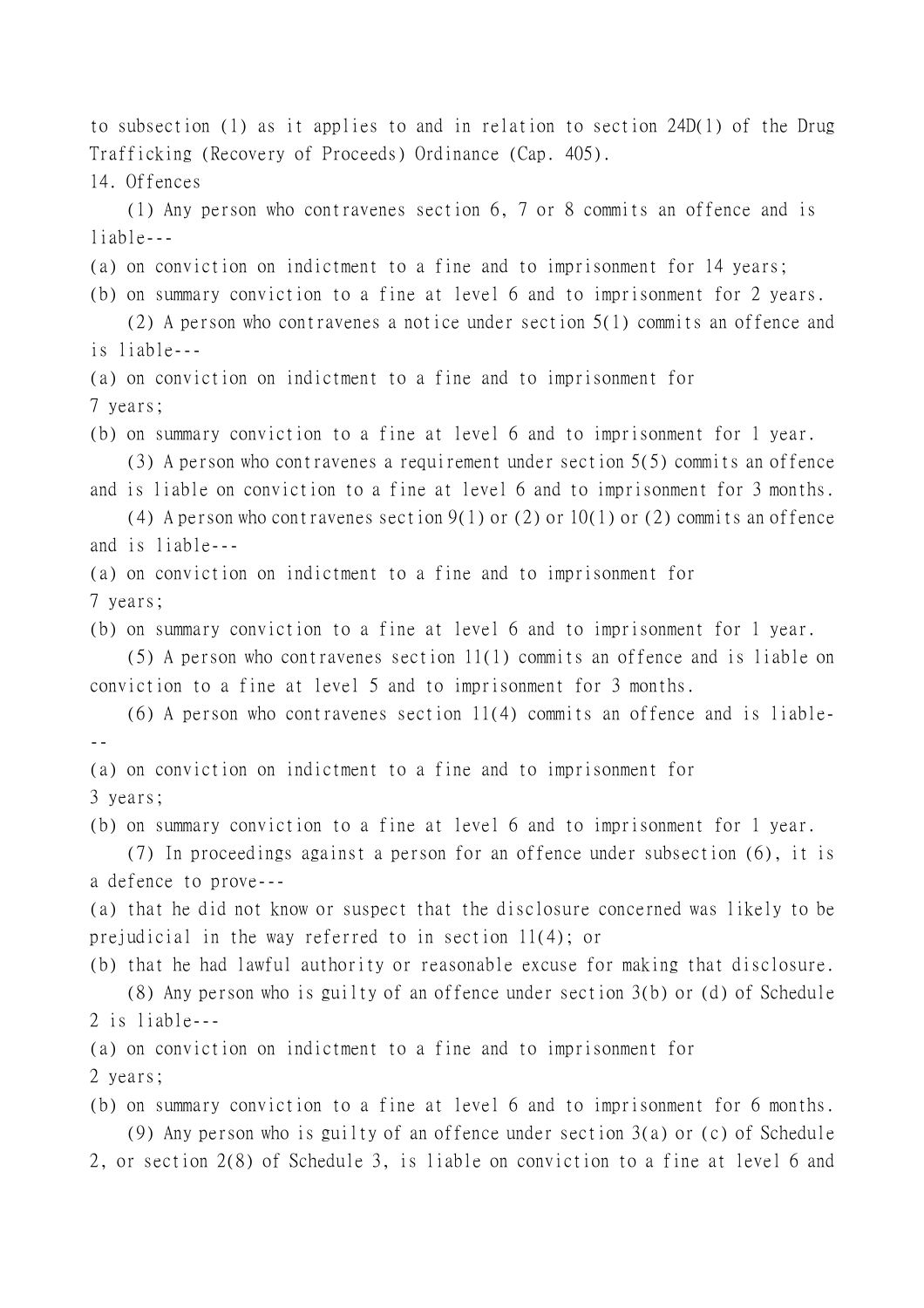to imprisonment for 6 months.

(10) Where any body corporate is guilty of an offence under this Ordinance, and that offence is proved to have been committed with the consent or connivance of, or to be attributable to any neglect on the part of, any director, manager, secretary or other similar officer of the body corporate or any person who was purporting to act in any such capacity, he, as well as the body corporate, shall be guilty of that offence, and shall be liable to be proceeded against and punished accordingly.

(11) Summary proceedings for an offence under this Ordinance, being an offence alleged to have been committed outside the HKSAR, may be commenced at any time not later than 12 months from the date on which the person charged first enters the HKSAR after committing the offence.

(12) No proceedings for an offence under this Ordinance shall be instituted in the HKSAR except by or with the consent of the Secretary for Justice. PART 6

## Miscellaneous

15. Authorization of officers and delegations

(1) The Secretary may authorize in writing any person to be an authorized officer for the purposes of this Ordinance.

(2) The Chief Executive may, to such extent and subject to such restrictions and conditions as the Chief Executive may think proper, delegate or authorize the delegation of any of the Chief Executive's functions under this Ordinance to any person, or class or description of persons, approved by the Chief Executive, and references in this Ordinance to the Chief Executive shall be construed accordingly.

(3) The Secretary may, to such extent and subject to such restrictions and conditions as the Secretary may think proper, delegate or authorize the delegation of any of the Secretary's functions under this Ordinance to any person, or class or description of persons, approved by the Secretary, and references in this Ordinance to the Secretary shall be construed accordingly.

16. Applications to Court of First Instance

(1) Where a notice has been published under section 4(1), (2) or (3), or a notice given under section 5(1), then---

(a) in the case of a notice under section 4(1) or (2), any person specified in the notice, or any person acting for or on behalf of the person so specified, may at any time make an application to the Court of First Instance for the notice to be revoked to the extent that it relates to the person so specified;

(b) in the case of a notice under section 4(3), any person by, for or on behalf of whom any property specified in the notice is held may at any time make an application to the Court of First Instance for the notice to be revoked to the extent that it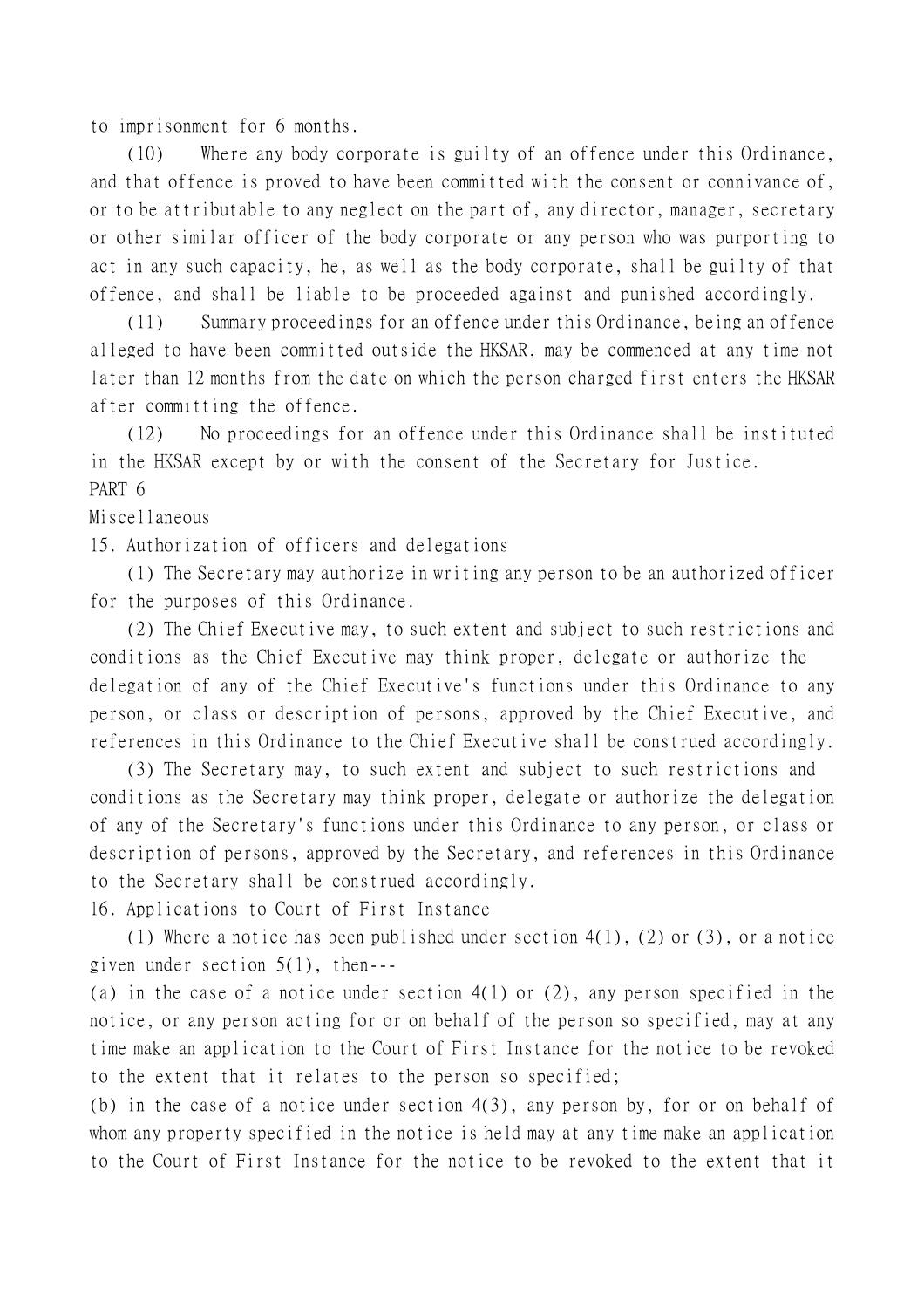relates to the property so specified;

(c) in the case of a notice under section 5(1), any person---

(i) by, for or on behalf of whom any funds specified in the notice are held; or

(ii) who otherwise has an interest---

(A) in the funds so specified; and

(B) prescribed by rules made under section 17 as an interest for the purposes of this paragraph,

may at any time make an application to the Court of First Instance for the notice to be revoked to the extent that it relates to the funds so specified.

(2) A person who makes an application under subsection (1)(a), (b) or (c) shall give a copy of the application and any affidavit and other relevant documents in support---

(a) to the Secretary for Justice and, in the case of an application under subsection (1)(b) or (c), to any other person by, for or on behalf of whom the property or funds concerned is or are held; and

(b) not later than 7 days before the date fixed for the hearing of the application. (3) On an application under subsection  $(1)(a)$ , (b) or  $(c)$ ---

(a) the presumption mentioned in section 4(5) shall not be applicable to the proceedings; and

(b) the Court of First Instance shall grant the application unless it is satisfied that---

(i) where subsection (1)(a) is applicable, the Chief Executive had and continues to have reasonable grounds to believe that the person specified in the notice concerned under section  $4(1)$  or (2) is a terrorist or terrorist associate;

(ii) where subsection (1)(b) is applicable, the Chief Executive had and continues to have reasonable grounds to believe that the property specified in the notice concerned under section 4(3) is terrorist property;

(iii) where subsection  $(1)(c)$  is applicable, the Secretary had and continues to have reasonable grounds to suspect that the funds specified in the notice concerned under section 5(1) are terrorist property.

(4) For the avoidance of doubt, it is hereby declared that section 14 of the High Court Ordinance (Cap. 4) shall apply to any judgment or order of the Court of First Instance arising from proceedings under this section.

17. Procedure

(1) Provision may be made by rules of court---

(a) with respect to applications under---

(i) section 13;

(ii) section 16;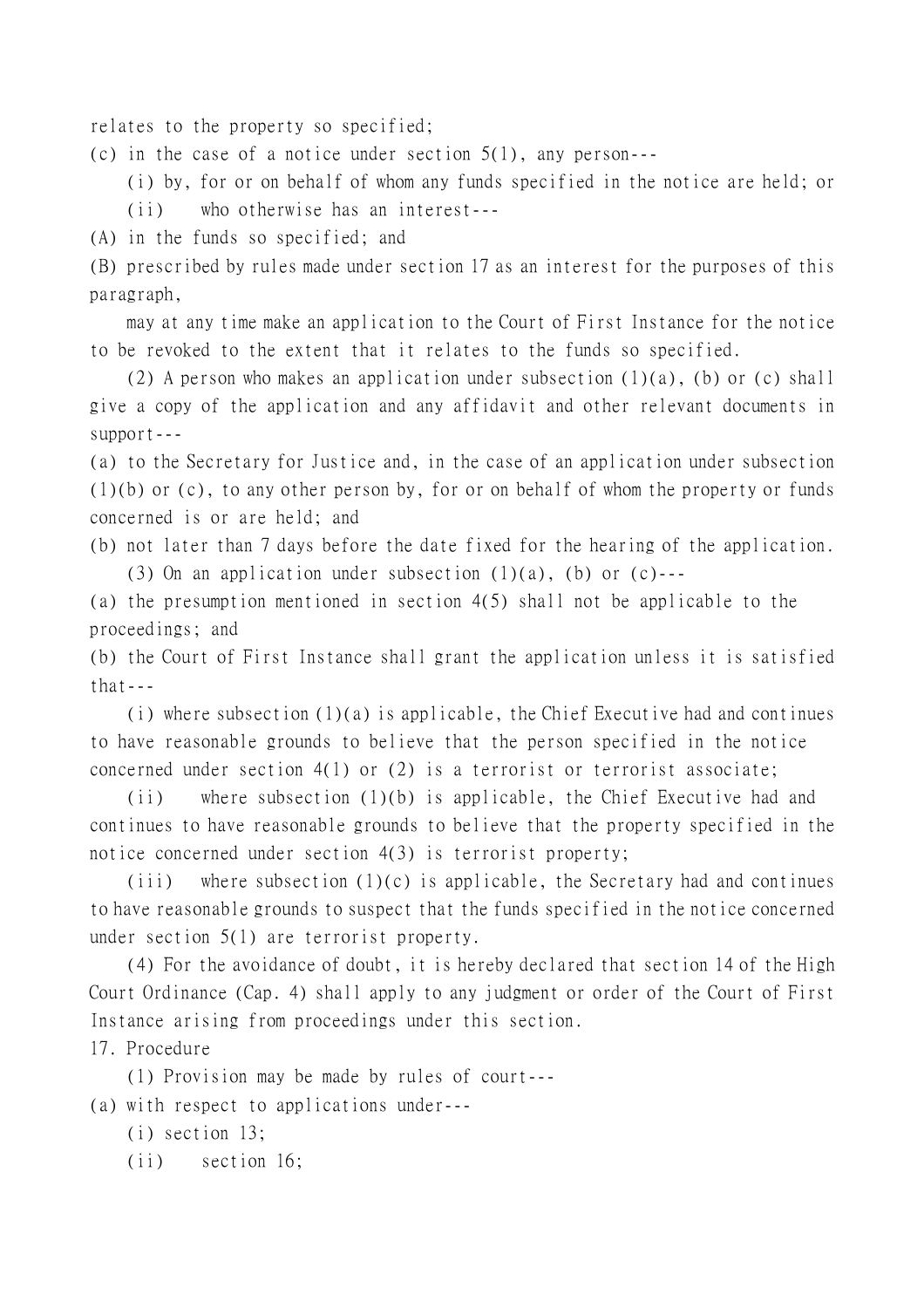(iii) regulations made under section 19; or

(iv) Schedule 3 to a court within the meaning of that Schedule;

(b) without limiting the generality of paragraph (a), with respect to the circumstances in which applications mentioned in that paragraph shall be---

(i) held in camera, whether in whole or in part, in the interests of---

(A) the security, defence or international relations of the HKSAR; or

(B) any witnesses giving evidence in the proceedings; or

(ii) where paragraph  $(a)(i)$ , (iii) or (iv) is applicable, made

ex parte;

(c) without limiting the generality of paragraph (a), with respect to expediting, on grounds specified in the rules, the hearing of applications mentioned in that paragraph;

(d) with respect to the division, conversion or disposal of property for the purposes of satisfying an order under section 13(1) to which the property is subject where---

(i) section 13(2) is applicable; and

(ii) the property is not readily divisible for those purposes;

(e) without limiting the generality of paragraph (a)---

(i) with respect to persons who may be joined as a party to any proceedings arising from any of the applications mentioned in that paragraph;

(ii) prescribing interests for the purposes of section  $16(1)(c)$  that enable persons to make applications under that section;

(f) generally with respect to the procedure under this Ordinance before any court.

(2) Subsection (1) is without prejudice to the generality of any existing power to make rules.

(3) Rules made under this section may---

(a) state that they supersede, in whole or in part, any rules that apply to procedure under this Ordinance by virtue of section 13(5) or section 5(2) of Schedule 3;

(b) for the purposes of reflecting a supersession mentioned in paragraph (a), amend section 13(5) or section 5(2) of Schedule 3.

18. Amendment of Schedules 1, 2 and 3

The Secretary may, by notice published in the Gazette, amend Schedule 1, 2 or 3.

19. Regulations---freezing of property

(other than funds)

(1) The Secretary may make regulations for the purposes of enabling persons to be prohibited from dealing with any property (other than funds)---

(a) that the Secretary has reasonable grounds to suspect is terrorist property; and (b) except under the authority of a licence granted by the Secretary for the purposes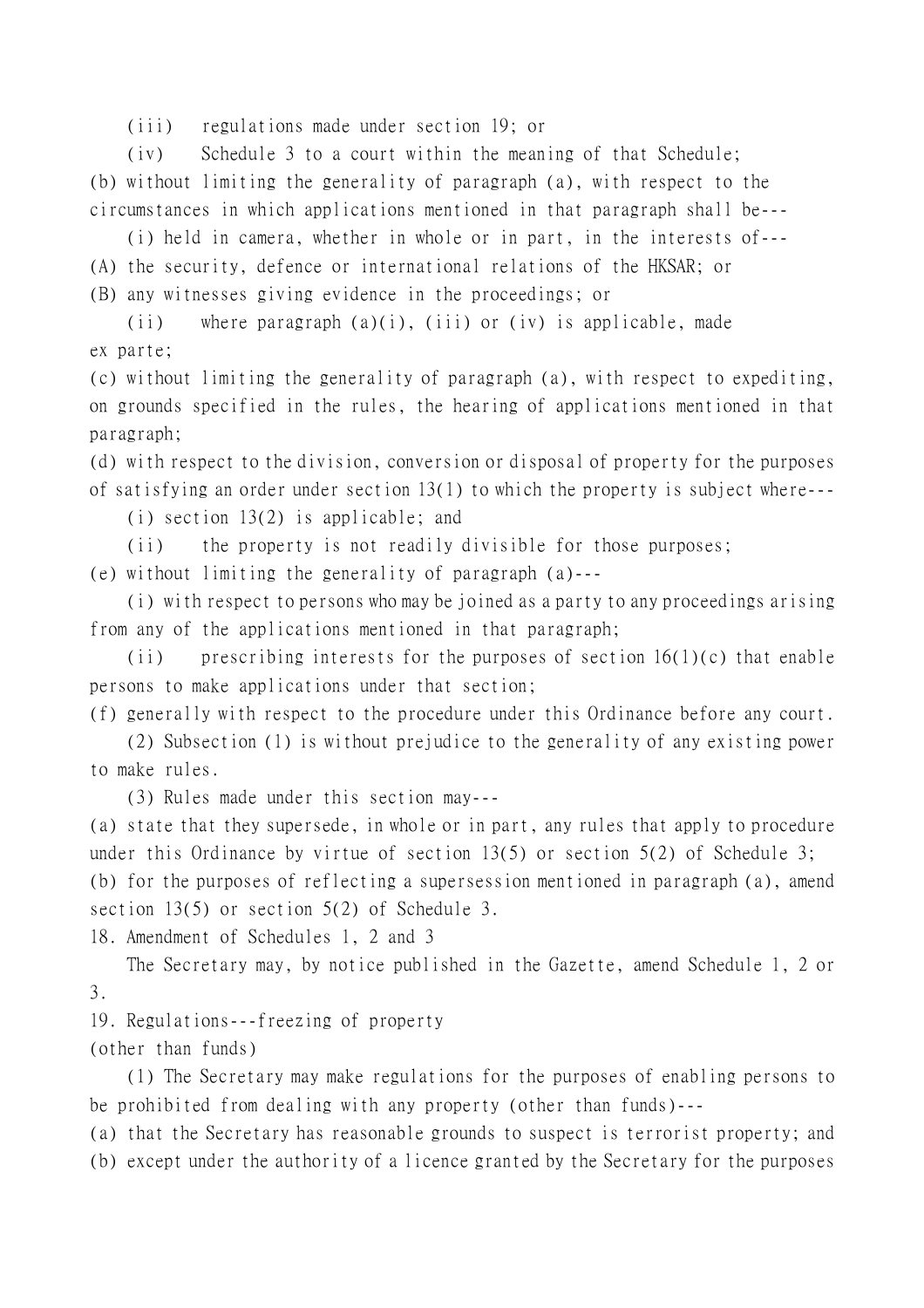of the regulations.

(2) Without limiting the generality of subsection (1), regulations made under this section may provide for applications to be made to, and orders to be made by, the Court of First Instance for the purposes mentioned in subsection (1).

(3) Regulations made under this section may---

(a) prescribe offences in respect of contraventions of the regulations (including contravention of any orders made under the regulations); and

(b) provide for the imposition in respect of any such offence of---

(i) on conviction on indictment, a fine and imprisonment for not more than 7 years;

(ii) on summary conviction, a fine at not more than level 6 and imprisonment for not more than 1 year.

SCHEDULE 1 [ss. 2(1) & 18]

Funds

1. Gold coin, gold bullion, cash, cheques, claims on money, drafts, money orders and other payment instruments.

2. Deposits with financial institutions or other entities, balances on accounts, debts and debt obligations.

3. Securities and debt instruments (including stocks and shares, certificates representing securities, bonds, notes, warrants, debentures, debenture stock and derivatives contracts).

4. Interest, dividends or other income on or value accruing from or generated by property.

5. Credit, rights of set-off, guarantees, performance bonds or other financial commitments.

6. Letters of credit, bills of lading and bills of sale.

7. Documents evidencing an interest in funds or financial resources, and any other instrument of export financing.

SCHEDULE 2 [ss. 12(1), 14(8) &

(9) & 18]

Evidence and Information

1. Authorized officer may require person to

furnish information, etc.

(1) Without prejudice to any other provision of this Ordinance or any other law, an authorized officer may request any person in or resident in the HKSAR to furnish to him any information, or to produce to him any material in his possession or control, which he may require for the purpose of securing compliance with or detecting evasion of this Ordinance, and any person to whom such a request is made shall comply with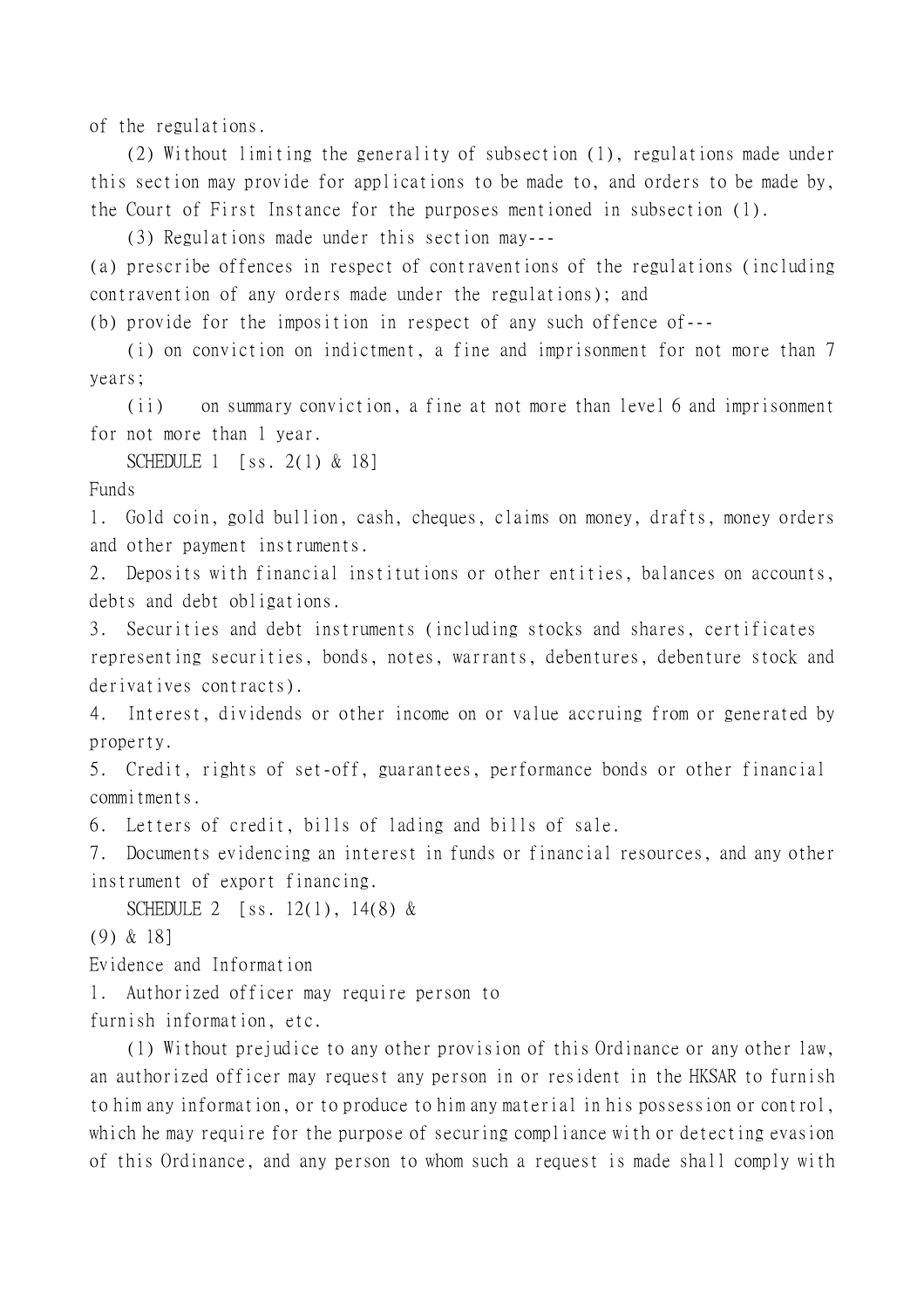it within such time and in such manner as may be specified in the request.

(2) Nothing in subsection (1) shall be taken to require any person who has acted as counsel or solicitor for any person to disclose any privileged communication made to him in that capacity.

(3) Where a person is convicted of failing to furnish information or produce material when requested so to do under this section, the magistrate or court may make an order requiring him, within such period as may be specified in the order, to furnish the information or produce the material.

(4) The power conferred by this section to request any person to produce material shall include the power to take copies of or extracts from any material which is a document so produced and to request that person or, where that person is a body corporate, any other person who is a present or past officer of, or is employed by, the body corporate, to provide an explanation of such document.

2. Issue of warrant

(1) If any magistrate or judge is satisfied by information on oath given by any police officer, customs officer or authorized officer that---

(a) there is reasonable ground for suspecting that an offence under this Ordinance has been or is being committed and that evidence in relation to the commission of the offence is to be found on any premises specified in the information, or in any vehicle, ship or aircraft so specified; or

(b) any material that ought to have been produced under section 1 and has not been so produced is to be found on any such premises or in any such vehicle, ship or aircraft,

he may grant a search warrant authorizing any police officer, customs officer or authorized officer, together with any other persons named in the warrant and any other police or customs officers, to enter the premises specified in the information or, as the case may be, any premises upon which the vehicle, ship or aircraft so specified may be, at any time within one month from the date of the warrant and to search the premises or, as the case may be, the vehicle, ship or aircraft.

(2) Before or on exercising any power conferred by subsection (1), a person authorized by any such warrant shall, if requested so to do, produce evidence of his identity and authority.

(3) A person authorized by any such warrant to search any premises or any vehicle, ship or aircraft may search every person who is found in, or whom he has reasonable ground to believe to have recently left or to be about to enter, those premises or that vehicle, ship or aircraft and may seize any material found on the premises or in the vehicle, ship or aircraft or on such person that he has reasonable ground to believe to be evidence in relation to the commission of an offence referred to in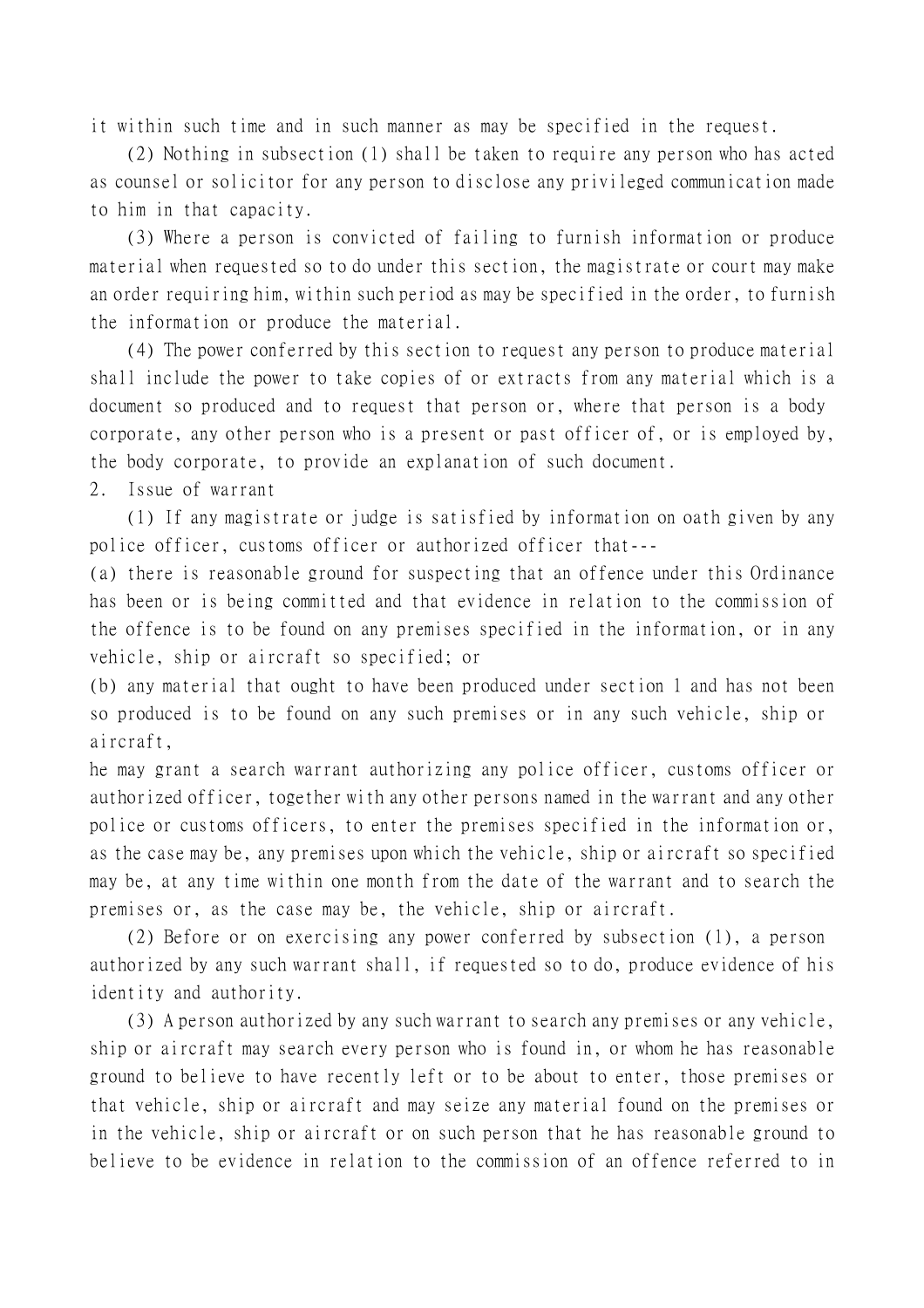subsection (1) or any other material that he has reasonable ground to believe ought to have been produced under section 1 and may take in relation to any such material any other steps that may appear necessary for preserving it and preventing interference with it:

Provided that no person shall in pursuance of any warrant issued under subsection (1) be searched except by a person of the same sex.

(4) Where, by virtue of this section, a person is empowered to enter any premises, vehicle, ship or aircraft, he may use such force as is reasonably necessary for that purpose.

(5) Any material or article of which possession is taken under this section may be retained for a period of 3 months or, if within that period there are commenced any proceedings for an offence referred to in subsection (1)(a) to which it is relevant, until the conclusion of those proceedings.

(6) No information furnished or material produced (including any copy of or extract from any material which is a document produced) by any person in pursuance of a request made under this Schedule, and no material seized under subsection (3) shall be disclosed except---

(a) with the consent of the person by whom the information was furnished or the material was produced or the person from whom the material was seized:

Provided that a person who has obtained information or is in possession of a material only in his capacity as a servant or agent of another person may not give consent for the purposes of this paragraph but such consent may instead be given by any person who is entitled to that information or to the possession of that material in his own right;

(b) to any person who would have been empowered under this Schedule to request that it be furnished or produced;

(c) on the authority of the Chief Executive, subject to the information or material being transmitted through and with the approval of the Ministry of Foreign Affairs of the People's Republic of China, to any organ of the United Nations or to any person in the service of the United Nations or to the Government of any place outside the People's Republic of China for the purpose of assisting the United Nations or that Government in securing compliance with or detecting evasion of measures in relation to a terrorist or terrorist associate decided upon by the Security Council of the United Nations; or

(d) with a view to the institution of, or otherwise for the purposes of, any proceedings for an offence under this Ordinance.

3. Offences

Any person who---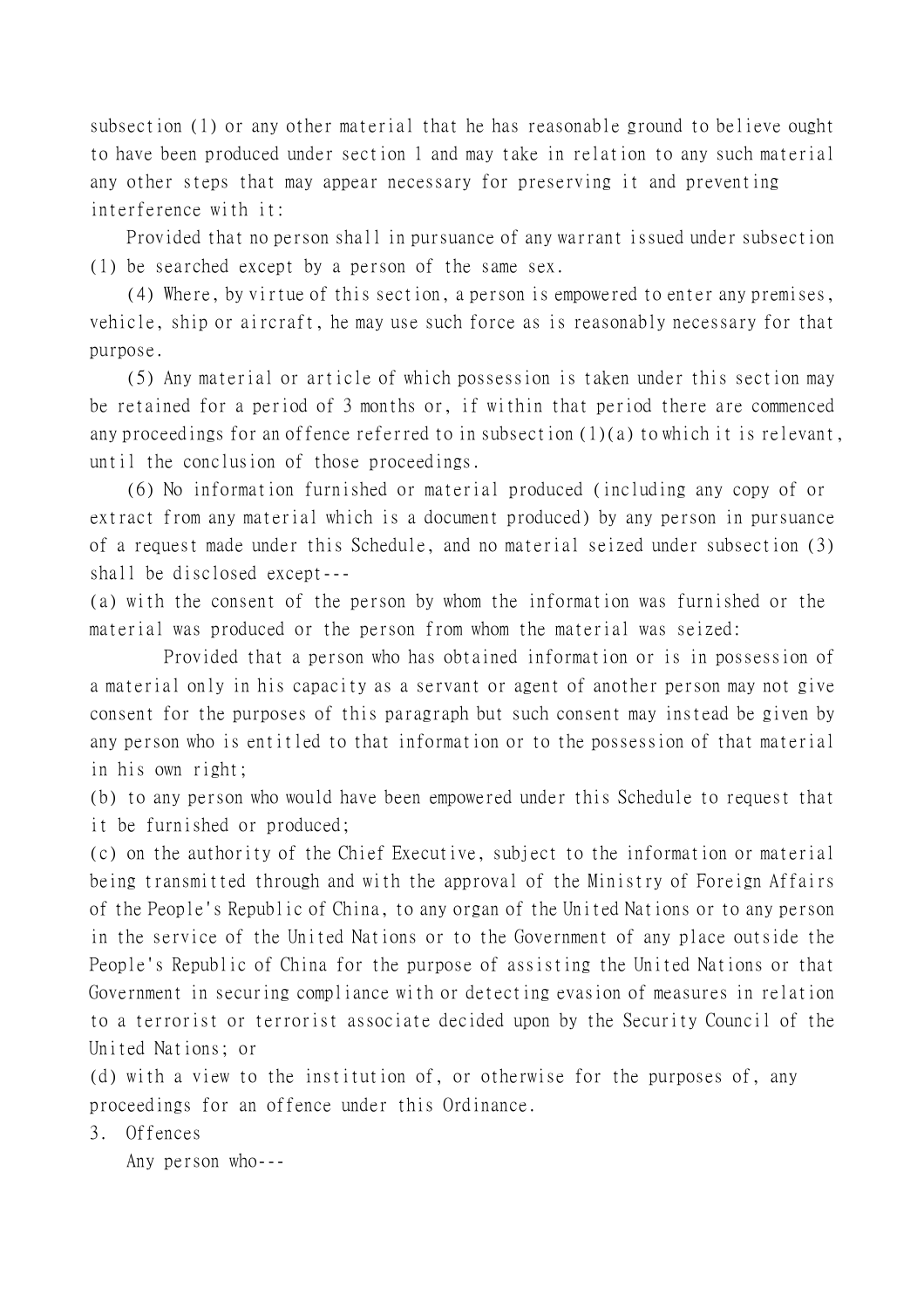(a) without reasonable excuse, refuses or fails within the time and in the manner specified (or, if no time has been specified, within a reasonable time) to comply with any request made under this Schedule by any person who is empowered to make it; (b) intentionally or recklessly furnishes any information, explanation or document which is false in a material particular to any person exercising his powers under this Schedule;

(c) intentionally obstructs any person in the exercise of his powers under this Schedule; or

(d) with intent to evade this Schedule, destroys, mutilates, defaces, secretes or removes any material,

shall be guilty of an offence.

4. Meaning of "material"

In this Schedule, "material" (物料) includes any book, document or other record in any form whatsoever, and any article or substance.

SCHEDULE 3 [ss. 12(2), 14(9), 17(1)

& (3) & 18]

Seizure and Detention of Property Suspected

to be Terrorist Property

1. Interpretation

In this Schedule, unless the context otherwise requires---

"court" (法庭) means the Court of First Instance;

"exported" (輸出), in relation to any property, includes the property being brought to any place in the HKSAR for the purpose of being exported;

"seized property" (被檢取的財產) means any property seized under section 2.

2. Powers of authorized officers

(1) For the purposes of this Ordinance, any authorized officer may---

(a) stop, board and search any ship, aircraft, vehicle or train which has arrived in the HKSAR (not being a ship of war or a military aircraft), and remain thereon as long as it remains in the HKSAR;

(b) search any person arriving in the HKSAR or about to depart from the HKSAR;

(c) search any thing imported into or to be exported from the HKSAR;

(d) stop, board and search any ship, aircraft, vehicle or train if he has reason to suspect that there is therein any terrorist property;

(e) without a warrant issued under subsection (2) where it would not be practicable to obtain such a warrant, enter and search any place or premises if he has reason to suspect that there is therein any terrorist property; or

(f) stop and search any person, and search the property of any person, if---

(i) he has reason to suspect that such person has in his actual custody any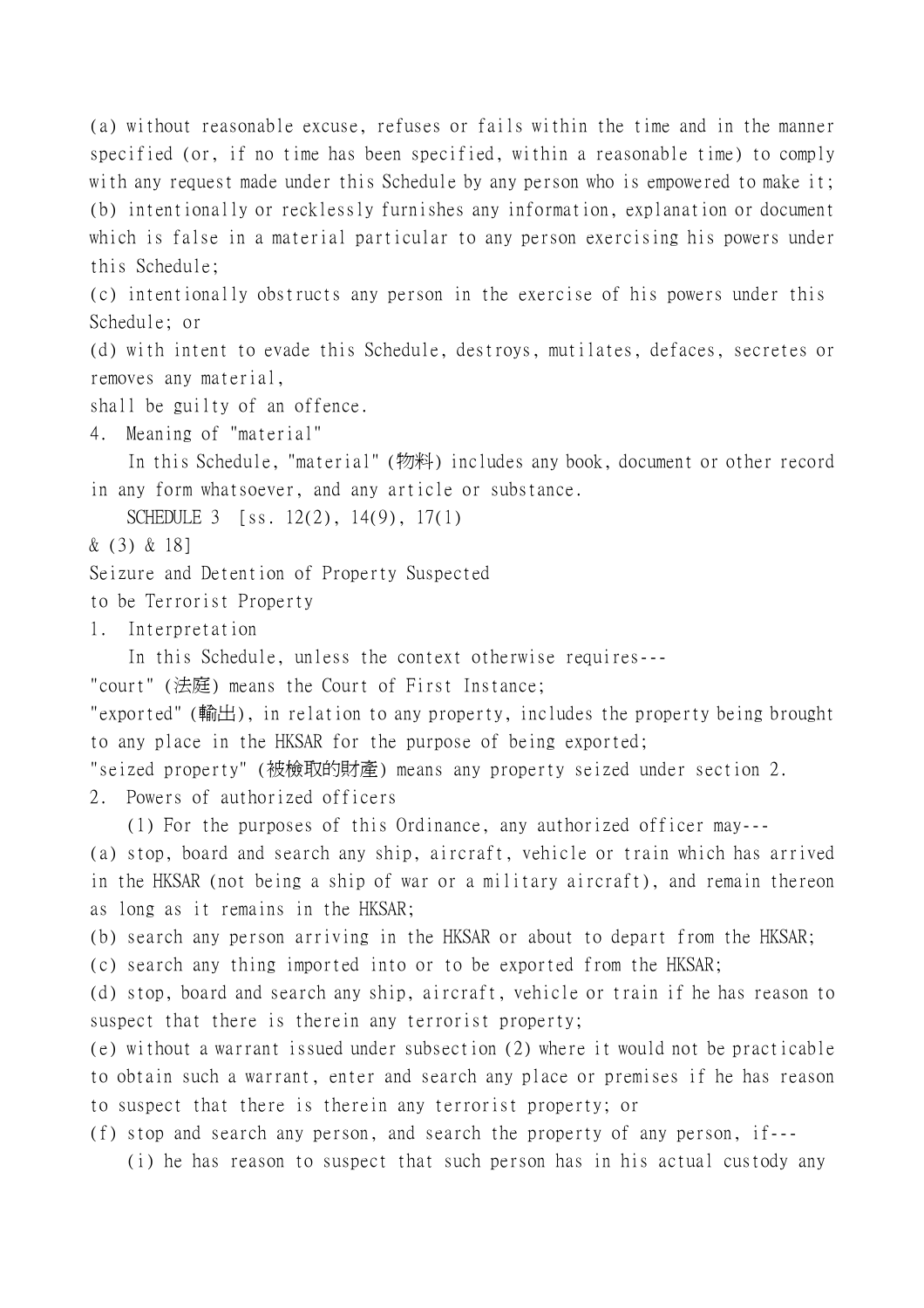terrorist property; or

(ii) such person is found in any ship, aircraft, vehicle, train, place or premises in which any terrorist property is found.

(2) Where it appears to any magistrate upon the oath of any person that there is reasonable cause to suspect that in any place there is any terrorist property, or with respect to which an offence has been committed or is about to be committed against the provisions of this Ordinance, the magistrate may, by his warrant directed to any authorized officer, empower the officer by day or by night to enter the place named in the warrant and there to search for and seize, remove and detain any terrorist property.

(3) For the purpose of enabling a ship or aircraft to be searched under subsection  $(1)$  - - -

(a) the Commissioner of Customs and Excise or the Commissioner of Police may, by order in writing under his hand, detain a ship for not more than 12 hours or an aircraft for not more than 6 hours; and

(b) the Chief Secretary for Administration may, by order in writing under his hand, detain a ship or aircraft for further periods of not more than 12 hours in the case of a ship or not more than 6 hours in the case of an aircraft.

Any order made under this subsection shall state the times from which and for which the order is effective.

(4) Any authorized officer may seize, remove and detain any thing if he has reason to suspect that such thing is terrorist property.

(5) Any authorized officer may---

(a) break open any outer or inner door of or in any place or premises which he is empowered by this section to enter and search;

(b) forcibly board any ship, aircraft, vehicle or train which he is empowered by this section to board and search;

(c) remove by force any person or thing who or which obstructs any entry, search, inspection, seizure, removal or detention which he is empowered by this section to make;

(d) detain every person found in any place or premises which he is empowered by this section to search until the same has been searched; and

(e) detain every person on board any ship, aircraft, vehicle or train which he is empowered by this section to search, and prevent any person from approaching or boarding such ship, aircraft, vehicle or train, until it has been searched.

(6) No person shall be searched under this section except by a person of the same sex.

(7) No person shall be searched under this section in a public place if he objects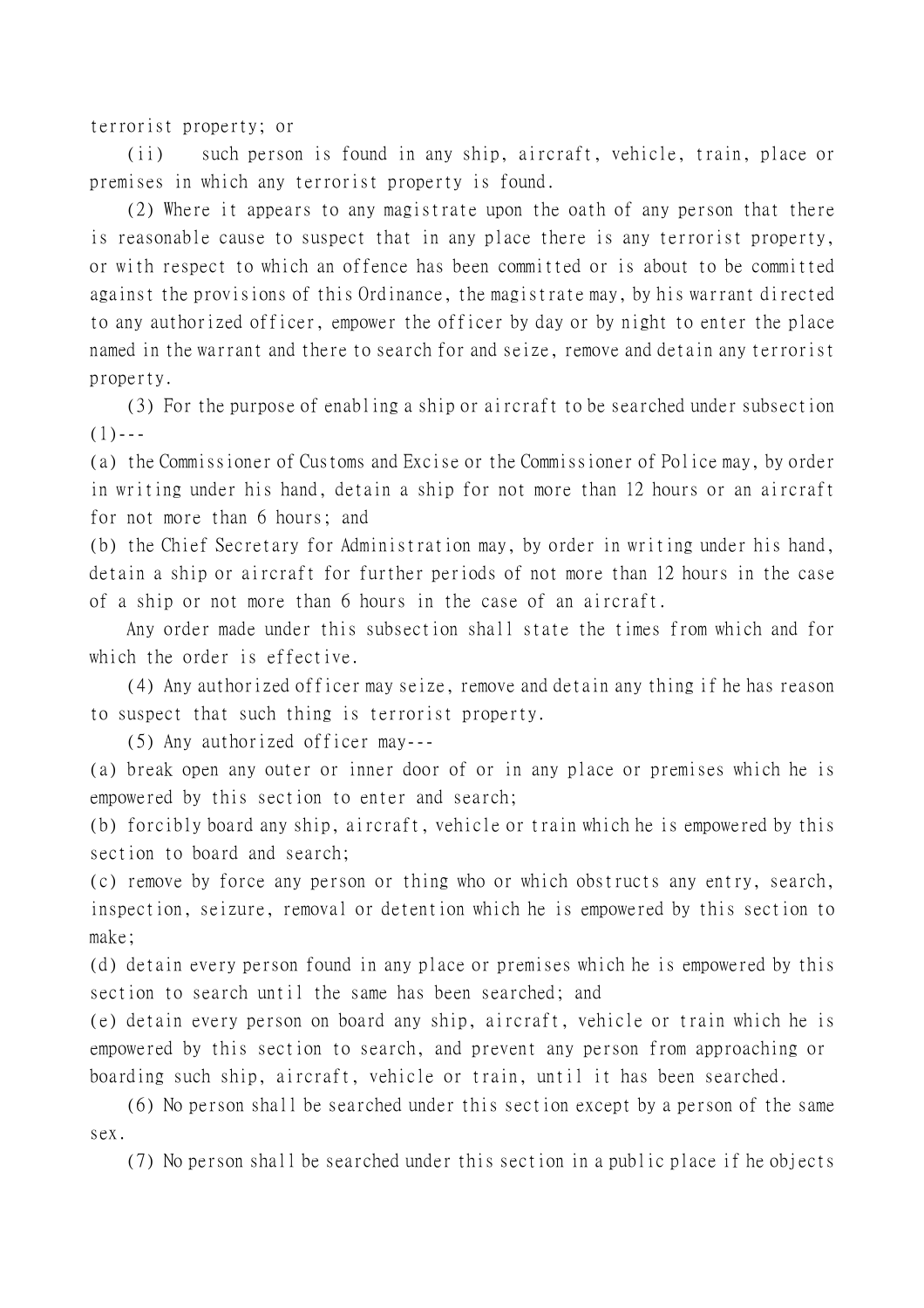to being so searched.

(8) Any person who intentionally obstructs any person in the exercise of his powers under this section shall be guilty of an offence.

(9) In this section---

"Commissioner of Customs and Excise" (香港海關關長) includes a Deputy Commissioner of Customs and Excise and an Assistant Commissioner of Customs and Excise; "Commissioner of Police" (警務處處長) includes a deputy, assistant or senior assistant commissioner of police.

3. Period for which seized property may be detained

(1) Seized property shall not be detained for a period of more than 30 days unless, before the expiration of that period, the continued detention of the property is authorized by an order under subsection (2).

(2) A court may, upon application made to it by the Secretary for Justice or an authorized officer, by order authorize the continued detention of seized property where it is satisfied that---

(a) there are reasonable grounds for suspecting that the property is terrorist property; and

(b) the detention of the property is justified while its origin or derivation is further investigated or consideration is given to the institution (whether in the HKSAR or elsewhere) of proceedings---

(i) against any person in relation to an offence with which the property is connected; or

(ii) which may result in a notice under section 5(1) of this Ordinance in respect of the property or which may result in the forfeiture or other confiscation of the property.

(3) An order under subsection (2) shall authorize the continued detention of the seized property to which it relates for such period, not exceeding 3 months beginning with the date of the order, as is specified in the order and a court, upon application made to it by the Secretary for Justice or an authorized officer and if satisfied as to the matters referred to in subsection (2)(a) and (b), may thereafter from time to time by order authorize the further detention of the property but so that--- (a) no period of detention specified in an order under this subsection shall exceed 3 months beginning with the date of the order; and

(b) the total period of detention shall not exceed 2 years from the date of the order under subsection (2).

(4) At any time while seized property is being detained by an order under subsection (2) or (3) a court may direct its release if satisfied--- (a) on an application made by---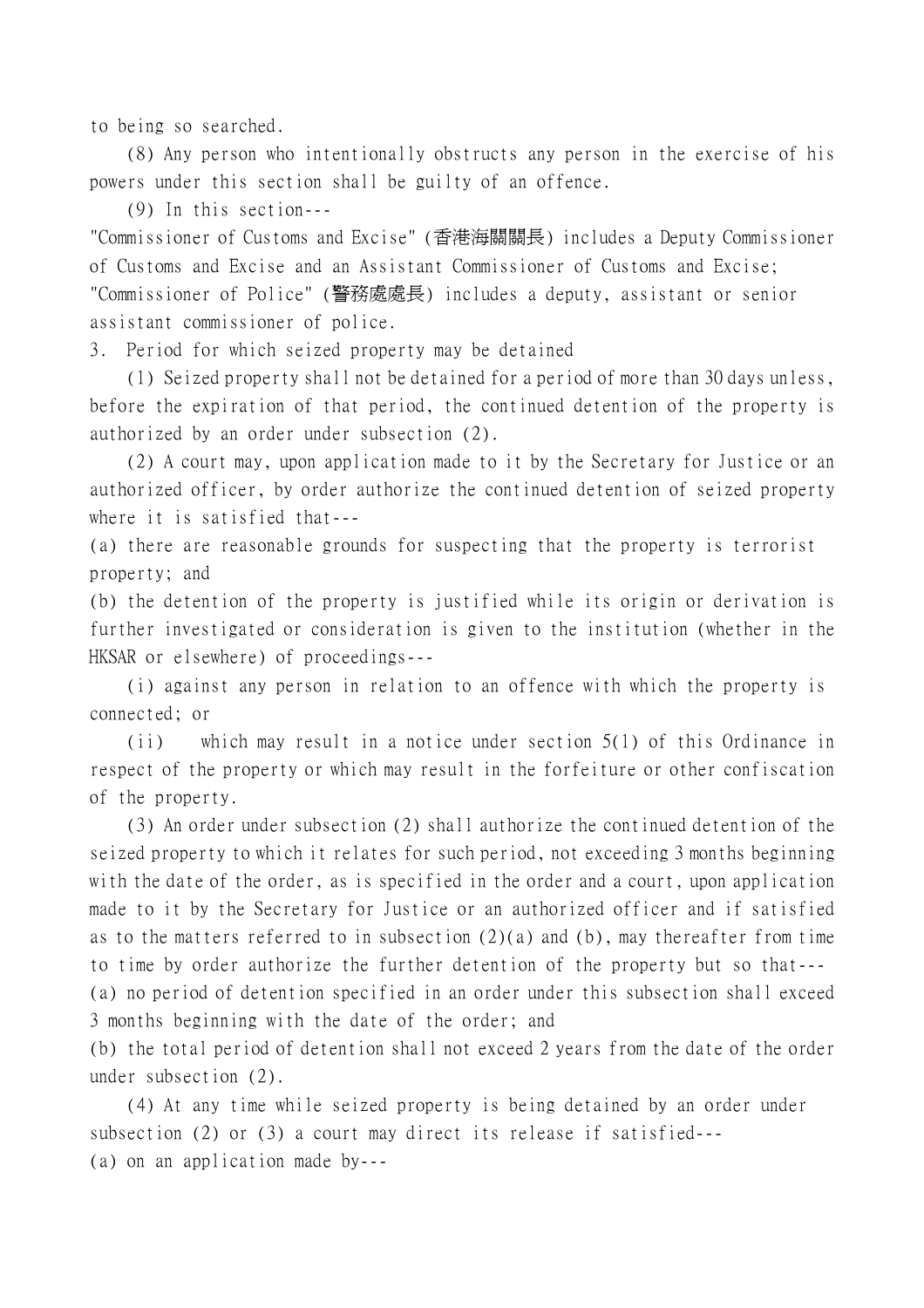(i) the person from whom it was seized;

(ii) a person by or on whose behalf it was being imported or exported; or (iii) a person who otherwise has an interest in it,

that there are no, or are no longer, any such grounds for its detention as are referred to in subsection (2); or

(b) on an application made by the Secretary for Justice or an authorized officer, that its detention is no longer justified.

(5) If, at any time when any seized property is being detained by virtue of an order under subsection (2) or (3), proceedings are instituted (whether in the HKSAR or elsewhere)---

(a) against any person in relation to an offence with which the property is connected; or

(b) which may result in a direction being given under section 5(1) of this Ordinance in respect of the property or which may result in the forfeiture or other confiscation of the property,

the property shall not be released until the proceedings have been concluded.

4. Interest

Seized property which is money and which is detained in pursuance of an order under section 3(2) or (3) shall, unless required as evidence of an offence, be held in an interest-bearing account and the interest accruing thereon shall be added to the property on its release.

5. Procedure

(1) An order under section 3(2) shall provide for notice to be given to persons affected by the order.

(2) Subject to section 17(3) of this Ordinance, Order 115, rules 24, 25, 26, 27, 28, 30, 31, 32 and 33, of the Rules of the High Court (Cap. 4 sub. leg.) shall, with all necessary modifications, apply to and in relation to section 3(2), (3) and (4) as it applies to and in relation to section 24C(2), (3) and (4) respectively of the Drug Trafficking (Recovery of Proceeds) Ordinance (Cap. 405). Explanatory Memorandum

The purpose of this Bill is to implement---

(a) a decision of the Security Council of the United Nations in its Resolution 1373 of 28 September 2001 relating to measures for the prevention of terrorism; and (b) certain of the Special Recommendations on Terrorist Financing of the Financial Action Task Force.

2. The Bill principally assists in giving effect to the Resolution by prohibiting a person within the HKSAR or, outside the HKSAR, a Hong Kong permanent resident or a body incorporated or constituted under the law of the HKSAR, from---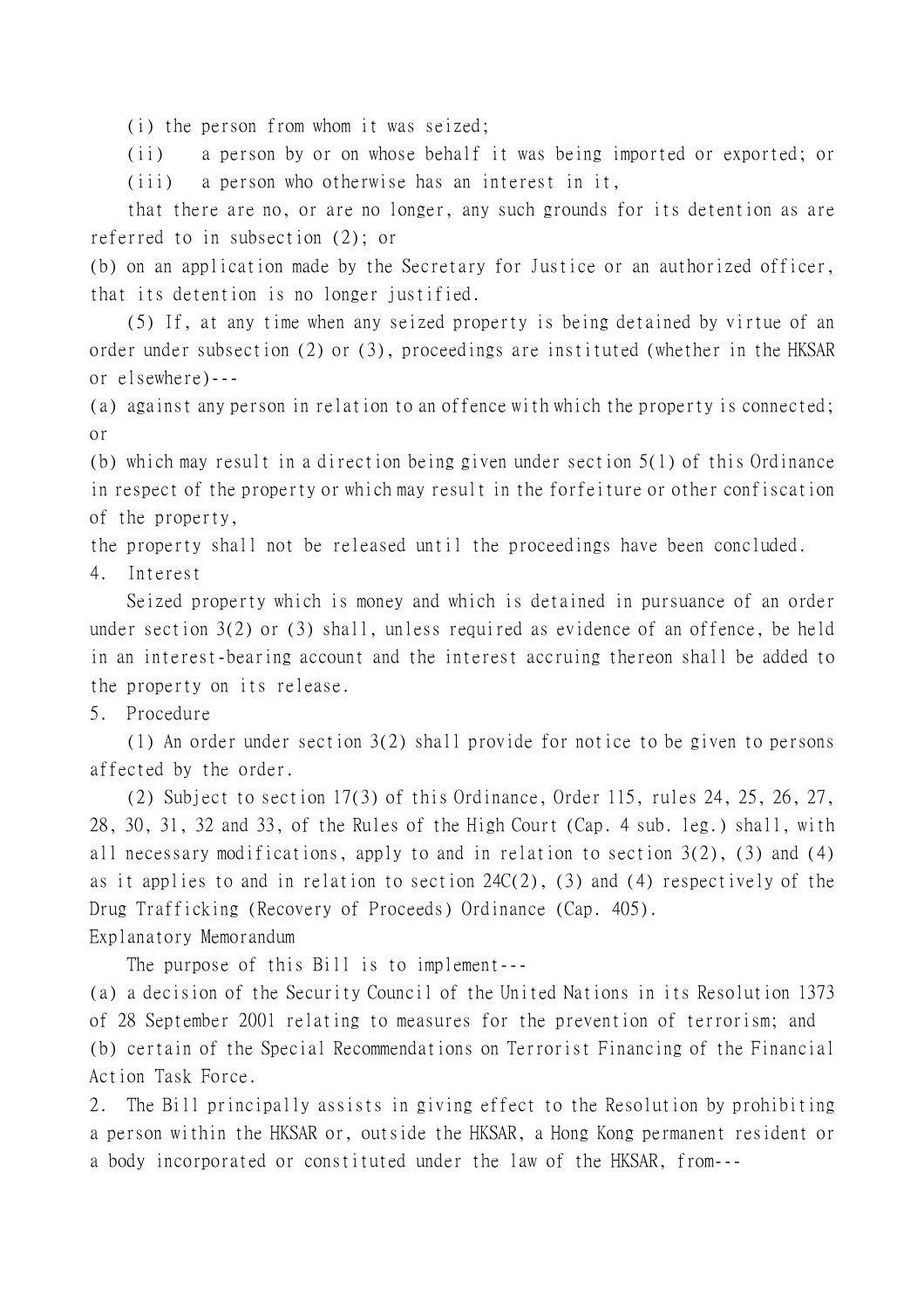(a) supplying funds to;

(b) dealing with the property of; or

(c) supplying weapons to,

persons that engage in or support terrorist acts (see clauses 3, 6, 7 and 8 as read with the definitions of "terrorist", "terrorist act", "terrorist associate" and "entity" in clause 2(1)).

3. The Bill also---

(a) empowers the Chief Executive to specify, by notice published in the Gazette, persons and property that the Chief Executive has reasonable grounds to believe are terrorists or terrorist associates or terrorist property (see clause 4 and, also, the definitions of "funds", "property" and "terrorist property" in clause 2(1) as read with Schedule 1);

(b) empowers the Secretary for Security ("the Secretary") to issue directions in relation to funds held by any person which the Secretary has reasonable grounds to suspect are terrorist property (see clause 5);

(c) prohibits a person within the HKSAR and, in certain cases, outside the HKSAR, from recruiting a person to become a member of, or to serve in any capacity with, a person specified in a notice under clause 4(1) or (2) (see clauses 3 and 9);

(d) prohibits persons from making false threats of terrorist acts (see clause 10); (e) requires a person to make certain disclosures to an authorized officer where the person knows or has reasonable grounds to suspect that any property is terrorist property (see the definition of "authorized officer" in clause 2(1) and clause 11); (f) provides for the obtaining of evidence and information for the purposes of the Bill and the seizure and detention of property suspected of being terrorist property (see clause 12 and Schedules 2 and 3). It should be noted that the provisions of Schedule 2 are modelled on the provisions of the Schedule to the United Nations Sanctions (Afghanistan) Regulation (Cap. 537 sub. leg.); the provisions of section 2 of Schedule 3 are modelled on the provisions of section 52(1), (1E), (2), (3), (8),  $(9)(b)$  and (c) and (10) of the Dangerous Drugs Ordinance (Cap. 134); and the provisions of sections 3, 4 and 5 of Schedule 3 are modelled on the provisions of sections 24B, 24C(2), (3), (4) and (5), 24E and 24F of the Drug Trafficking (Recovery of Proceeds) Ordinance (Cap. 405);

(g) empowers the Court of First Instance to order the forfeiture of certain terrorist property (see clause 13 and, in particular, subclause (1) of that clause as read with the definition of "terrorist property");

(h) provides for various offences under the Bill (see clause 14);

(i) provides for persons to be authorized officers for the purposes of the Bill and for functions to be delegated under the Bill (see clause 15);